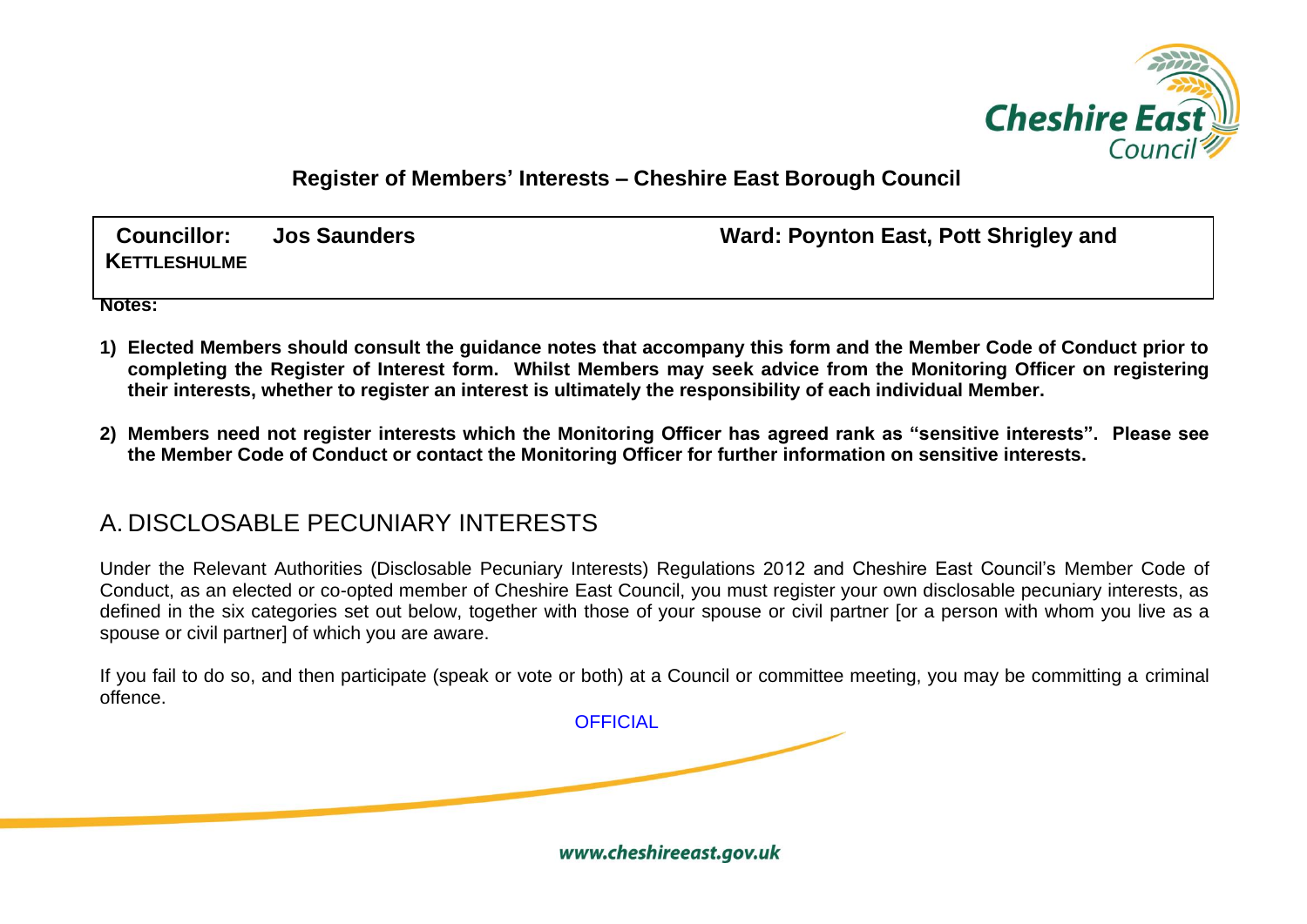| Subject                                                                                                                                              | Prescribed description                                                                                                                                                                                                                                                                                                                    | Details of Interest                                                                                            | Person with the interest<br>(Member/spouse/civil partner) |
|------------------------------------------------------------------------------------------------------------------------------------------------------|-------------------------------------------------------------------------------------------------------------------------------------------------------------------------------------------------------------------------------------------------------------------------------------------------------------------------------------------|----------------------------------------------------------------------------------------------------------------|-----------------------------------------------------------|
| Employment<br>(1)<br>Note: show every employment that<br>has to be declared for income tax<br>purposes<br>Note: Where any office is held, give       | Employment, office, (job), trade,<br>business or vocation you, your spouse<br>or civil partner have, for which you, your<br>spouse or civil partner receive any<br>benefit or gain (i.e. profit, salary or<br>benefit in kind)                                                                                                            | Justice of the Peace, Greater<br>Manchester (non pecuniary)<br><b>Company Director, MSJS</b><br>Northwest Ltd. | Member<br>Spouse                                          |
| the name of the person/body which<br>made the appointment                                                                                            | Include a short description of the activity<br>e.g. 'Accountant' or 'Farmer' and the<br>name of any employer or body, firm or<br>company which you, your spouse or civil<br>partner own or in whose securities you,<br>your spouse or civil partner have any<br>beneficial interest. This must include any<br>remuneration as a Director. | <b>Professor Christie NHS Trust</b><br><b>Councillor Cheshire East</b><br>Council                              | Spouse<br>Member                                          |
| Sponsorship<br>(2)<br>Note: state the amount or value of<br>any payment/expenses received.<br>Payments include expenses paid<br>by a political party | Any person or body (other than the<br>Borough Council) who has made any<br>payment to you in respect of your<br>election or any expenses you have<br>incurred in carrying out your duties as a<br>Borough Councillor. Please also include<br>any payment or financial benefit<br>received from a Trade Union.                             | Election sponsored by Poynton<br>Conservative Branch,<br>approximately £100                                    | Member                                                    |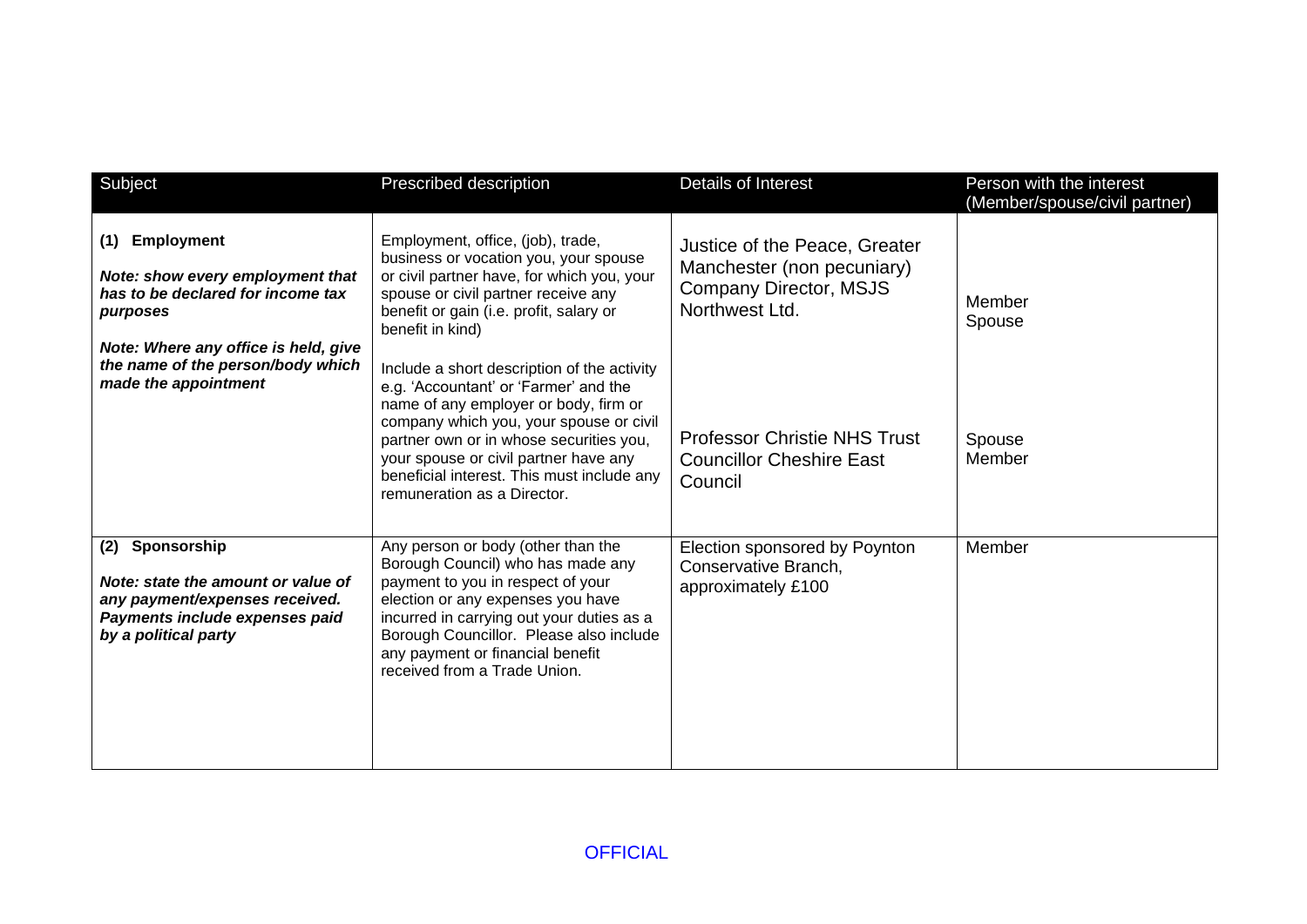| <b>Subject</b>                                                                                                                                                        | <b>Prescribed description</b>                                                                                                                                                                                                                                                                                                                                                                                                                                                                                                     | <b>Details of Interest</b> | <b>Person with the interest</b><br>(Member/spouse/civil partner) |
|-----------------------------------------------------------------------------------------------------------------------------------------------------------------------|-----------------------------------------------------------------------------------------------------------------------------------------------------------------------------------------------------------------------------------------------------------------------------------------------------------------------------------------------------------------------------------------------------------------------------------------------------------------------------------------------------------------------------------|----------------------------|------------------------------------------------------------------|
| (3) Securities<br>Note: It is not necessary to declare<br>the nature or size of the holding,<br>simply the name of the company or<br>other body.                      | Please give details of any body which<br>has a place of business or owns land in<br>the Borough Council's area and in which<br>you, your spouse or civil partner have a<br>beneficial interest (a shareholding) of<br>more than £25,000 (nominal value) or<br>more than 1/100th of the total share issue<br>of that body (whichever is the lower) or if<br>there is more than one class of share,<br>the total nominal value of shares in any<br>class of that body of more than $1/100$ th of<br>the total shares of that class. | <b>None</b>                |                                                                  |
| <b>Contracts for Goods, Works or</b><br>(4)<br><b>Services with the Council</b><br>Note: This relates to any current or<br>ongoing contract for goods and<br>services | Please give details of any current,<br>existing contracts for goods, works or<br>services between the Borough Council<br>and you, your spouse or civil partner any<br>body, firm or company by which you,<br>your spouse or civil partner are<br>employed or which you, your spouse or<br>civil partner own or in which you, your<br>spouse or civil partner have a beneficial<br>interest, referred to at 3 above.                                                                                                               | None                       |                                                                  |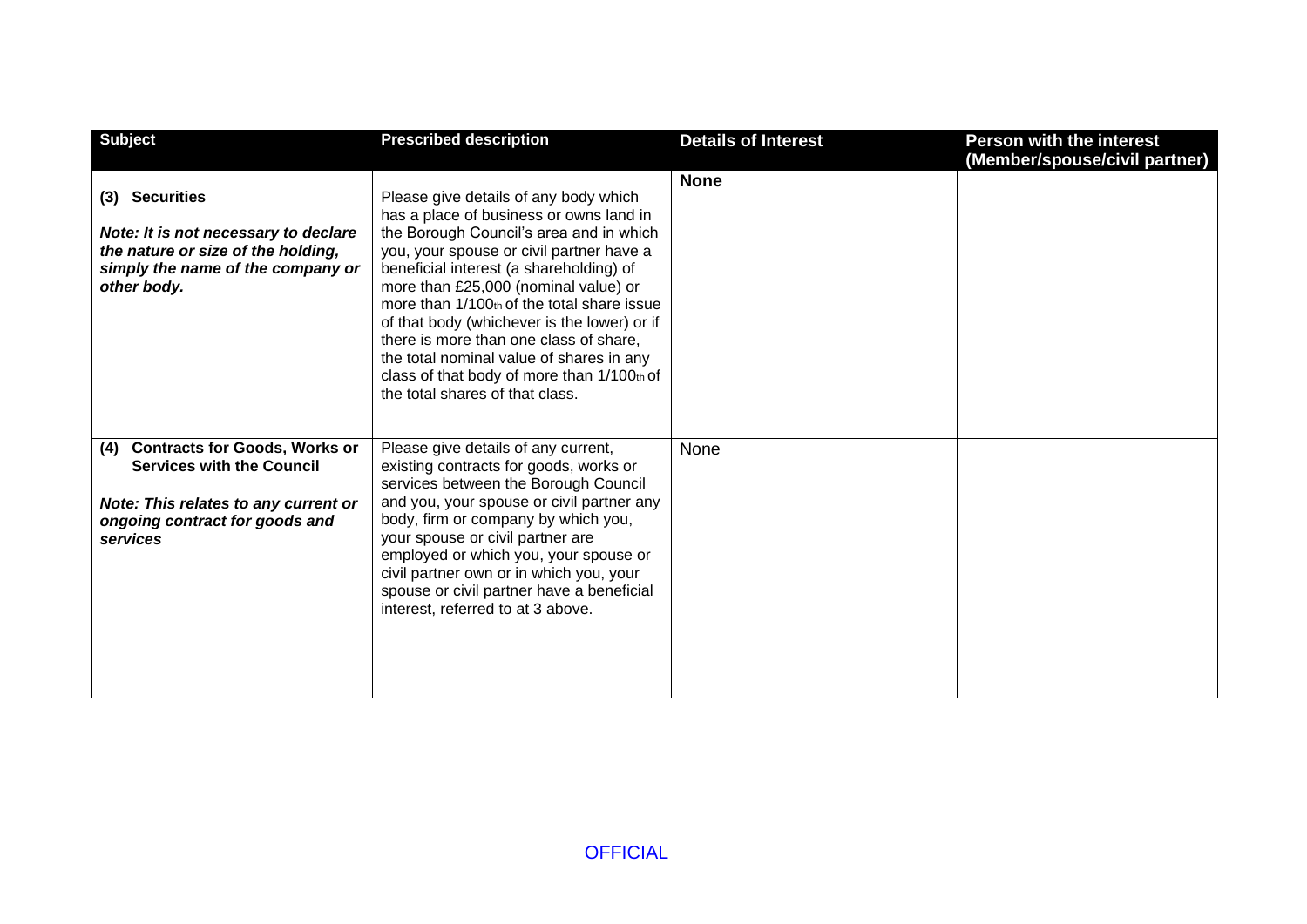| <b>Subject</b>                                                                                                                                                                                                                                     | <b>Prescribed description</b>                                                                                                                                                                                                                                                                                                                                                                                                                                                                                                                                                                      | <b>Details of Interest</b>                                            | <b>Person with the interest</b><br>(Member/spouse/civil partner) |
|----------------------------------------------------------------------------------------------------------------------------------------------------------------------------------------------------------------------------------------------------|----------------------------------------------------------------------------------------------------------------------------------------------------------------------------------------------------------------------------------------------------------------------------------------------------------------------------------------------------------------------------------------------------------------------------------------------------------------------------------------------------------------------------------------------------------------------------------------------------|-----------------------------------------------------------------------|------------------------------------------------------------------|
| (5) Land and Licences<br>Note: this should include your own<br>home or the home of your<br>spouse/civil partner that is within<br>CE borough and any property for<br>which you, your spouse or civil<br>partner receives rent or are<br>mortgagees | The address or other description<br>(sufficient to identify the location) of any<br>land or property in the Borough Council's<br>area in which you, your spouse or civil<br>partner have a beneficial interest.<br>Please indicate whether you, your<br>spouse or civil partner are the owner,<br>lessee or tenant. You should include<br>land in which you, your spouse or civil<br>partner may have a licence, alone or<br>with others, to occupy for a period of one<br>month or longer. You must also include,<br>for example, any allotments you, your<br>spouse or civil partner rent or use | Owner, 6 Hawthorne Grove,<br><b>Higher Poynton</b><br><b>SK12 1TR</b> | Member<br>Spouse                                                 |
| <b>Corporate Tenancies: Land</b><br>(6)<br>leased from Cheshire East<br><b>Borough Council</b><br><b>Note: This applies to any corporate</b><br>tenancy from Cheshire East<br><b>Council</b>                                                       | Please give the address or other<br>description (sufficient to identify the<br>location) of any land leased or licensed<br>from the Borough Council by you, your<br>spouse or civil partner or any body, firm<br>or company by which you, your spouse<br>or civil partner are employed or which<br>you, your spouse or civil partner own or<br>in which you, your spouse or civil partner<br>have a beneficial interest (specified at 3<br>above).                                                                                                                                                 |                                                                       |                                                                  |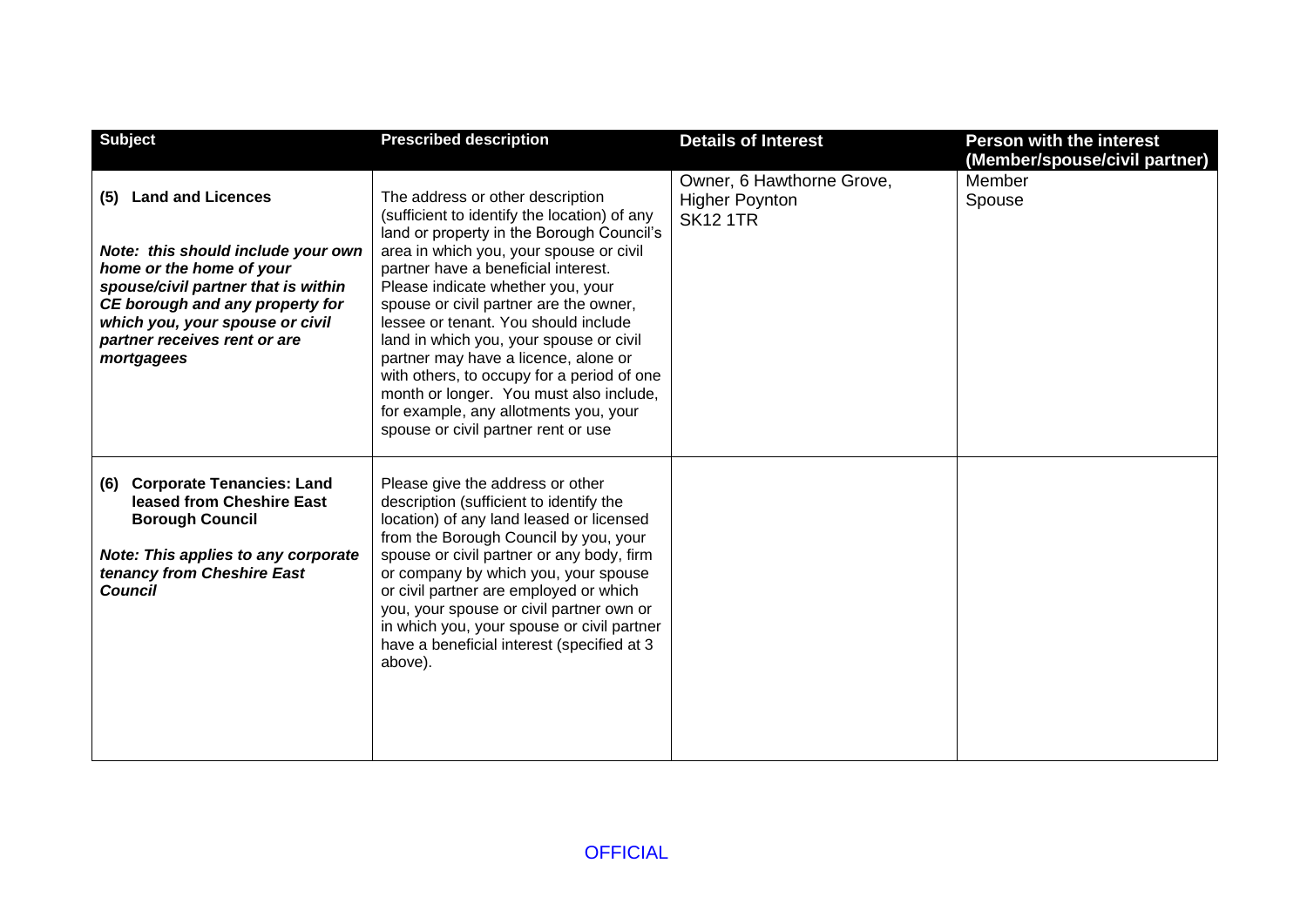## B PERSONAL INTERESTS

Under Cheshire East Council's Member Code of Conduct, as an elected or co-opted member of Cheshire East Council, you must register the following Personal Interests. Failure to register and/or declare personal interests, or take appropriate action when a personal interest is capable of prejudicing your participation in Council business, can leave the Council open to challenge, impact upon the reputation of the authority and result in a Member being found to be in breach of the Member Code of Conduct.

| Description                                                                                                                                    | Name of body                   | Nature of interest |
|------------------------------------------------------------------------------------------------------------------------------------------------|--------------------------------|--------------------|
| A position of general control or<br>management of any body to which you have<br>been appointed or nominated by Cheshire<br><b>East Council</b> |                                |                    |
| A position of general control or<br>management of any body exercising<br>functions of a public nature                                          | Member of Poynton Town Council | Member             |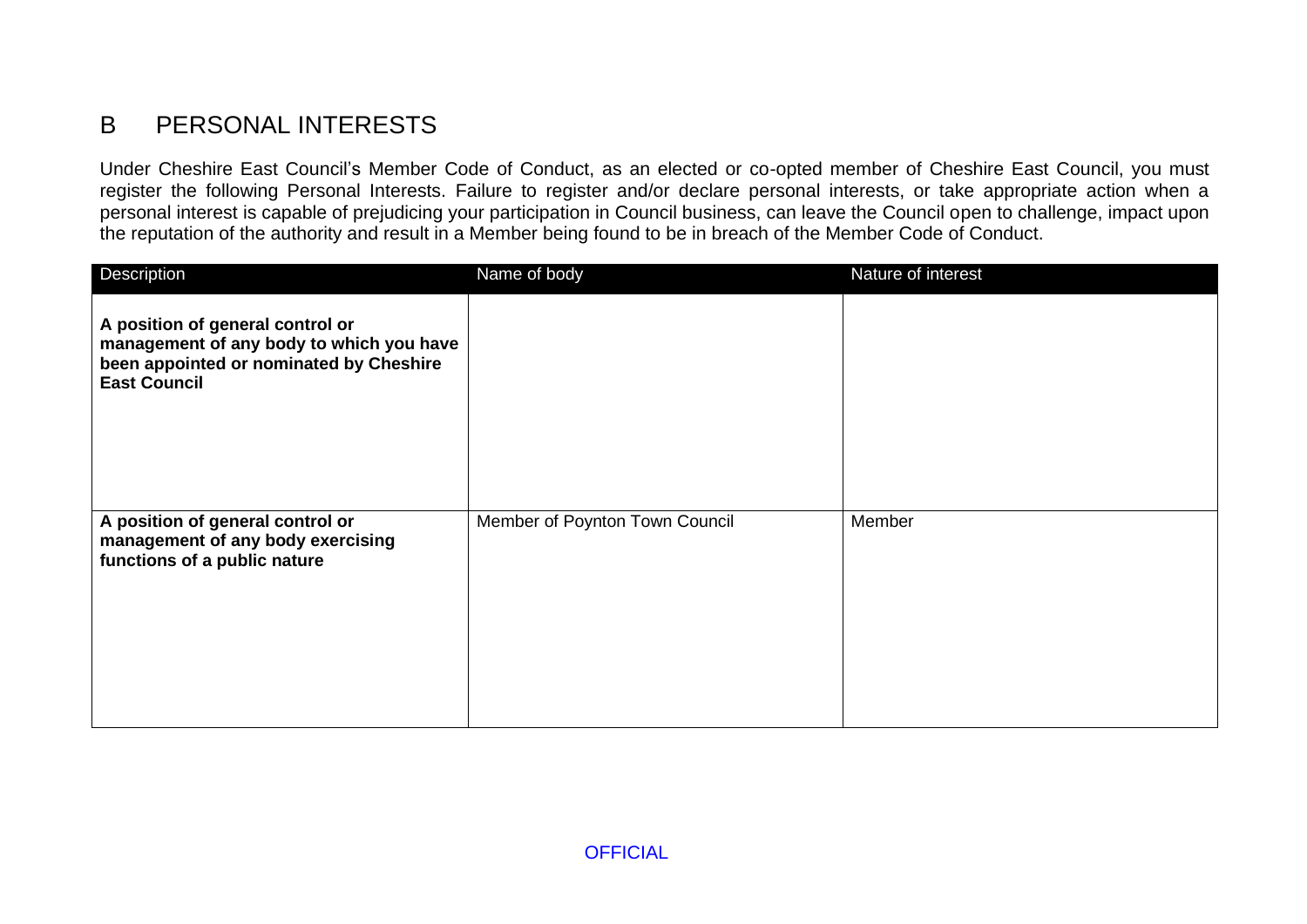| Description                                                                                                                                                                                 | Name of body   | Nature of interest |
|---------------------------------------------------------------------------------------------------------------------------------------------------------------------------------------------|----------------|--------------------|
| A position of general control or<br>management of any body directed to<br>charitable purposes                                                                                               |                |                    |
| A position of general control or<br>management of any body whose principle<br>purposes include influencing of public<br>opinion or policy (including any political<br>party or trade union) |                |                    |
| Membership of any body specified by the<br><b>Audit and Governance Committee</b>                                                                                                            | Not Applicable | Not Applicable     |

Please note that in addition to classes of personal interest set out above, you will have a personal interest in any business of the authority where a decision in relation to that business might reasonably be regarded as affecting your wellbeing or financial position or the wellbeing or financial position of a "relevant person" to a greater extent than the majority of other Council tax payers, ratepayers, or inhabitants of the electoral division or ward, as the case may be, affected by the decision. Due to the nature of such interests, it is not